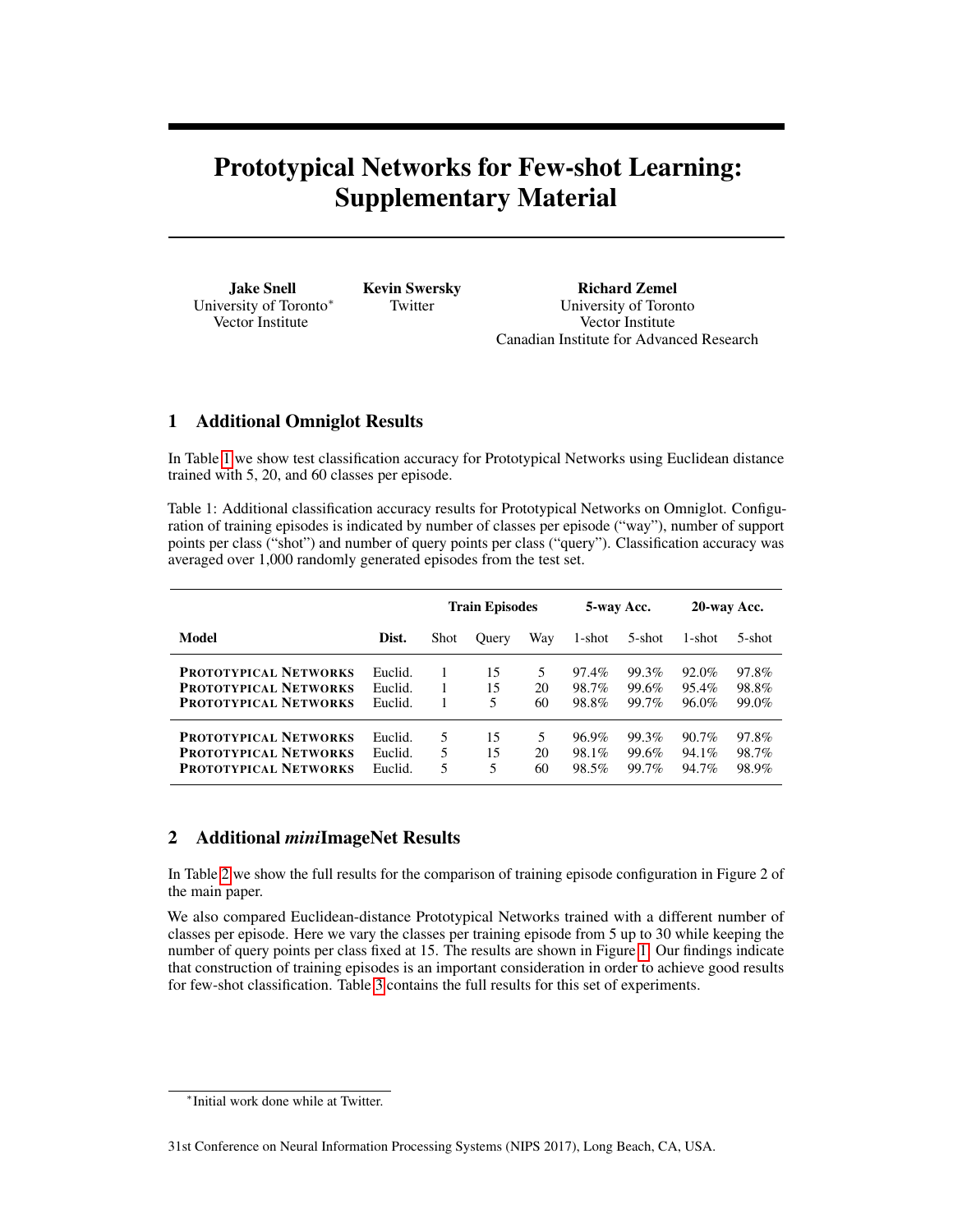<span id="page-1-1"></span>

Figure 1: Comparison of the effect of training "way" (number of classes per episode) for Prototypical Networks trained on *mini*ImageNet. Each training episode contains 15 query points per class. Error bars indicate 95% confidence intervals as computed over 600 test episodes.

<span id="page-1-0"></span>Table 2: Comparison of Matching Networks and Prototypical Networks on *mini*ImageNet under cosine vs. Euclidean distance, 5-way vs. 20-way, and 1-shot vs. 5-shot. All experiments use a shared encoder for both support and query points with embedding dimension 1,600 (architecture and training details are provided in Section 3.2 of the main paper). Classification accuracy is averaged over 600 randomly generated episodes from the test set and 95% confidence intervals are shown.

|                                                      |                   | <b>Train Episodes</b> |          |        | 5-way Acc.                           |                                      |  |
|------------------------------------------------------|-------------------|-----------------------|----------|--------|--------------------------------------|--------------------------------------|--|
| Model                                                | Dist.             | Shot                  | Query    | Way    | 1-shot                               | 5-shot                               |  |
| <b>MATCHING / PROTO. NETWORKS</b>                    | Cosine            | 1                     | 15       | 5      | $38.82 + 0.69\%$                     | $44.54 + 0.56\%$                     |  |
| <b>MATCHING / PROTO. NETWORKS</b>                    | Euclid.           | 1                     | 15       | 5      | $46.61 + 0.78\%$                     | 59.84 $\pm$ 0.64%                    |  |
| <b>MATCHING / PROTO, NETWORKS</b>                    | Cosine            | 1                     | 15       | 20     | $43.63 + 0.76\%$                     | $51.34 + 0.64\%$                     |  |
| <b>MATCHING / PROTO. NETWORKS</b>                    | Euclid.           | 1                     | 15       | 20     | $49.17 + 0.83\%$                     | $62.66 + 0.71\%$                     |  |
| <b>MATCHING NETWORKS</b><br><b>MATCHING NETWORKS</b> | Cosine<br>Euclid. | 5<br>5                | 15<br>15 | 5<br>5 | $46.43 + 0.74\%$<br>$46.43 + 0.78\%$ | $54.60 + 0.62\%$<br>$60.97 + 0.67\%$ |  |
| <b>MATCHING NETWORKS</b>                             | Cosine            | 5                     | 15       | 20     | $46.46 + 0.79\%$                     | $55.77 + 0.69\%$                     |  |
| <b>MATCHING NETWORKS</b>                             | Euclid.           | 5                     | 15       | 20     | $47.99 + 0.79\%$                     | $63.66 + 0.68\%$                     |  |
| <b>PROTOTYPICAL NETWORKS</b>                         | Cosine            | 5                     | 15       | 5      | $42.48 + 0.74\%$                     | $51.23 + 0.63\%$                     |  |
| <b>PROTOTYPICAL NETWORKS</b>                         | Euclid.           | 5                     | 15       | 5      | $44.53 + 0.76\%$                     | $65.77 + 0.70\%$                     |  |
| <b>PROTOTYPICAL NETWORKS</b>                         | Cosine            | 5                     | 15       | 20     | $42.45 + 0.73\%$                     | $51.48 + 0.70\%$                     |  |
| <b>PROTOTYPICAL NETWORKS</b>                         | Euclid.           | 5                     | 15       | 20     | $43.57 + 0.82\%$                     | $68.20 + 0.66\%$                     |  |